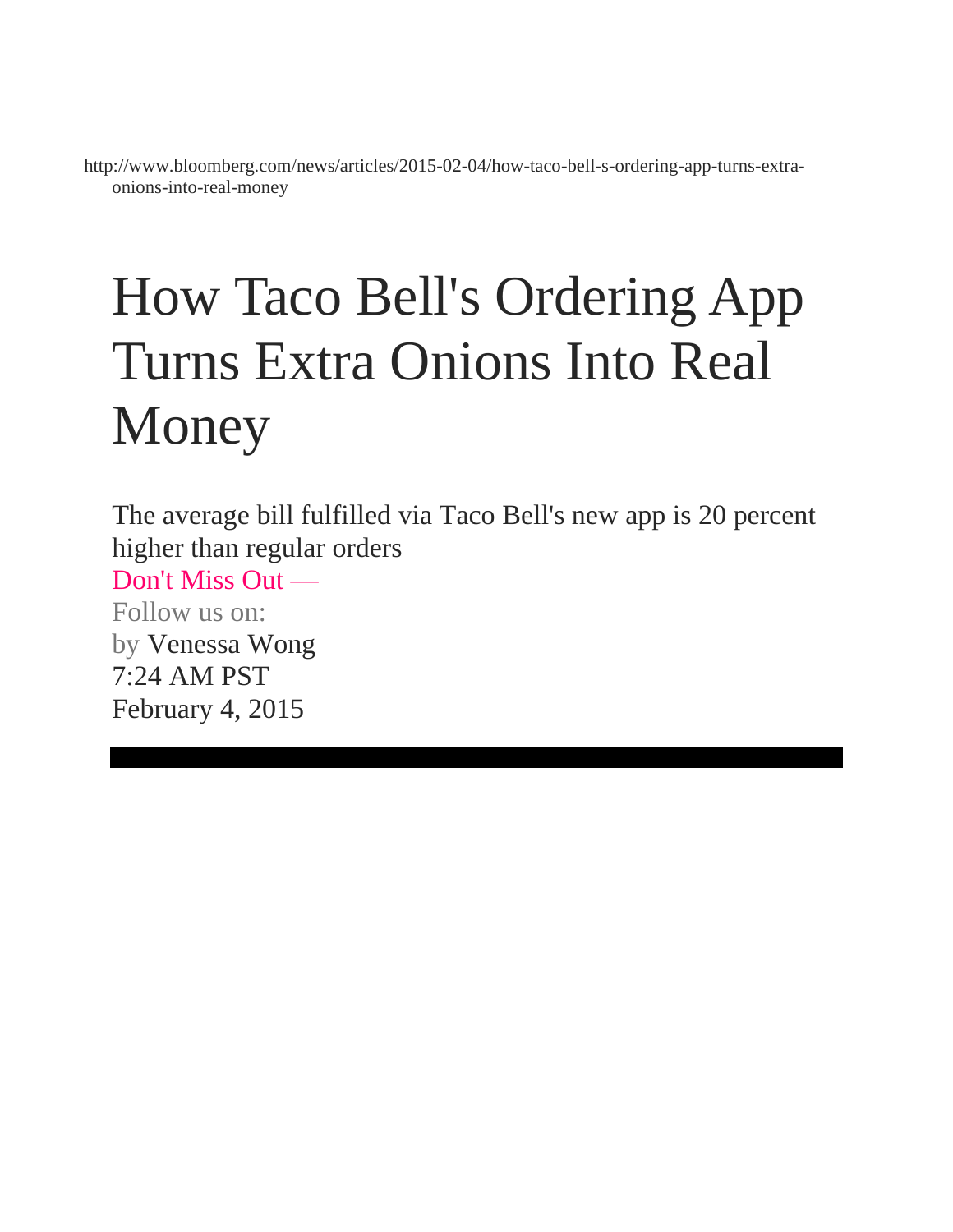

The most popular add-ons for the nearly two million people using the app—onions, sour cream, nacho cheese, and creamy jalapeño sauce—cost from \$0.30 and \$0.70, depending on location.